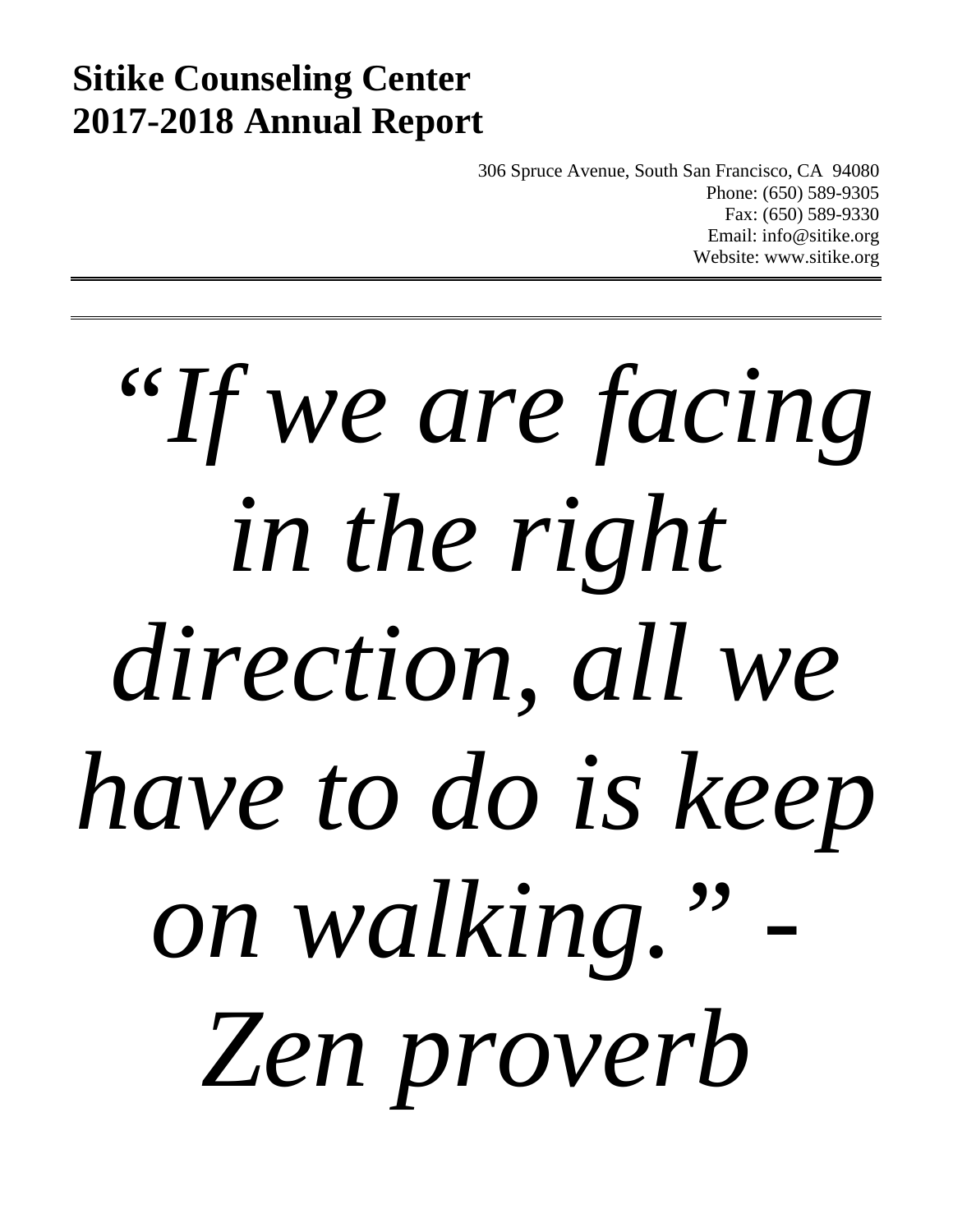| <b>Demographic Summary of All Clients</b> |                                                                                |                        |  |
|-------------------------------------------|--------------------------------------------------------------------------------|------------------------|--|
|                                           |                                                                                |                        |  |
| <b>Sex</b>                                | <b>Ethnicity</b>                                                               | <b>Residence</b>       |  |
| Age                                       | Asian & Pacific Islander  27%<br><b>Drugs of Choice</b><br>Methamphetamine 12% | South San Francisco29% |  |

*We value an environment that is:*

- *respectful, empathic, compassionate, dignified and collaborative in its interactions with clients and staff.*
- *appreciative of people's uniqueness, strength, flexibility, and willingness to learn, grow and change.*
- *honest, inclusive and that honors respectful feedback and allows for people to question themselves in order to better serve clients and assist one another in their professional growth.*
- *a learning environment in nature, understanding that people make mistakes. We value the taking of responsibility and the process of growth that comes from this.*

*Outpatient Programs*

The Discover Recovery Program is a three- to twelve-month outpatient program for adult men and women. Clients attend two to four times per week based on their individual need. The curriculum links recovery from substance abuse with recovery from mental and emotional challenges and providing guidance for both. The program combines informational lectures on addiction and mental and physical health-related issues, psycho education group process, workbook exercises and individual counseling to provide comprehensive treatment. Clients are assessed for additional occupational, housing, literacy and health care needs and are linked to appropriate services.

Sitike also has specialized programs to serve clients referred for Anger Management and Domestic Violence treatment. The programs run four to twelve months and meet the requirements for court-ordered outpatient treatment.

| <b>Sex</b> | <b>Ethnicity</b> | <b>Residence</b>       |
|------------|------------------|------------------------|
|            |                  |                        |
|            |                  |                        |
| Age        |                  |                        |
|            |                  |                        |
|            |                  |                        |
|            |                  |                        |
|            |                  | South San Francisco26% |
|            |                  |                        |
|            |                  |                        |
|            |                  |                        |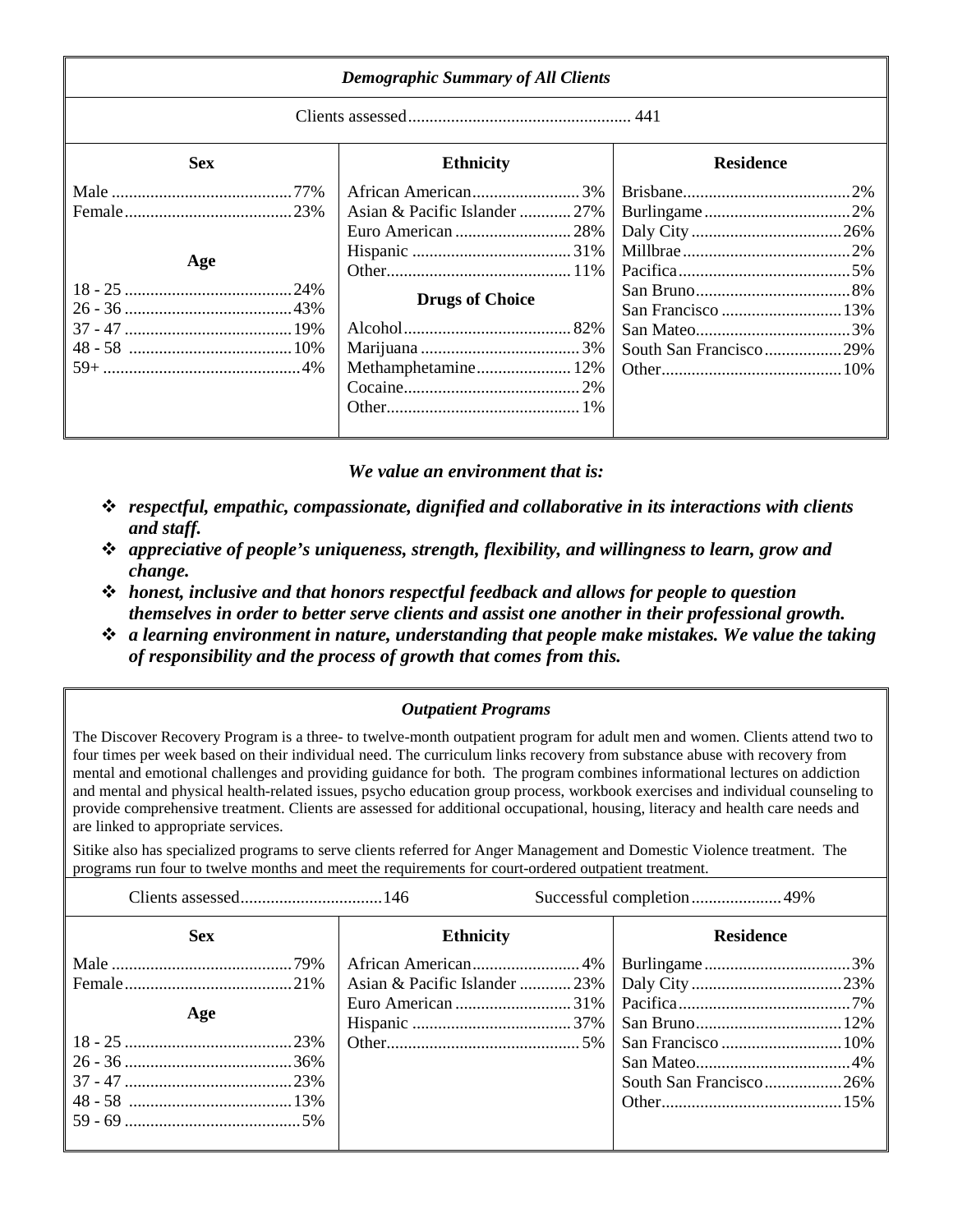## *Women's Intensive Day Treatment Program*

The Women's Intensive Day Treatment Program is a gender-specific structured, three-phase program with individualized, comprehensive, and intensive services. Women attend three to five days per week, four hours per day, for a minimum of three months to a maximum of one year. Transportation to and from the facility and on-site therapeutic day care for the attendees' children (age five and under) are provided, along with one hot nutritionally balanced meal. The program utilizes the evidencebased work of Dr. Stephanie Covington, a clinician, author, organizational consultant, and lecturer who is recognized for her pioneering work in the area of women's trauma and other issues.

The program includes group and individual therapy; case management; 12-step meeting attendance monitoring; women's health education; parenting & child development education; relapse prevention; vocational rehabilitation; anger management; reading, writing, and math classes and General Education Diploma (GED) preparedness.

Clients assessed...................................12 Successful completion.....................67%

| <b>Sex</b> | <b>Ethnicity</b> | <b>Residence</b> |
|------------|------------------|------------------|
|            |                  |                  |
| Age        |                  |                  |
|            |                  |                  |
|            |                  |                  |
|            |                  |                  |
|            |                  |                  |
|            |                  |                  |

# *Our Vision:*

*diversity, compassion, healing, and growth are encouraged, valued, and celebrated;*

- *the devastating effects of substance abuse, mental illness, and violence are diminished;*
- *relationships, families, and children thrive.*

# *First Offender Drinking Driver Program*

The First Offender Drinking Driver Program provides education and counseling over the course of 3, 6 or 9 months. The goals of the program are to prevent continued driving while under the influence and to intervene in the progressive development of the disease of addiction.

| <b>Sex</b> | <b>Ethnicity</b> | <b>Residence</b>       |  |
|------------|------------------|------------------------|--|
|            |                  |                        |  |
|            |                  |                        |  |
|            |                  |                        |  |
| Age        |                  |                        |  |
|            |                  |                        |  |
|            |                  |                        |  |
|            |                  |                        |  |
|            |                  | South San Francisco31% |  |
|            |                  |                        |  |
|            |                  |                        |  |